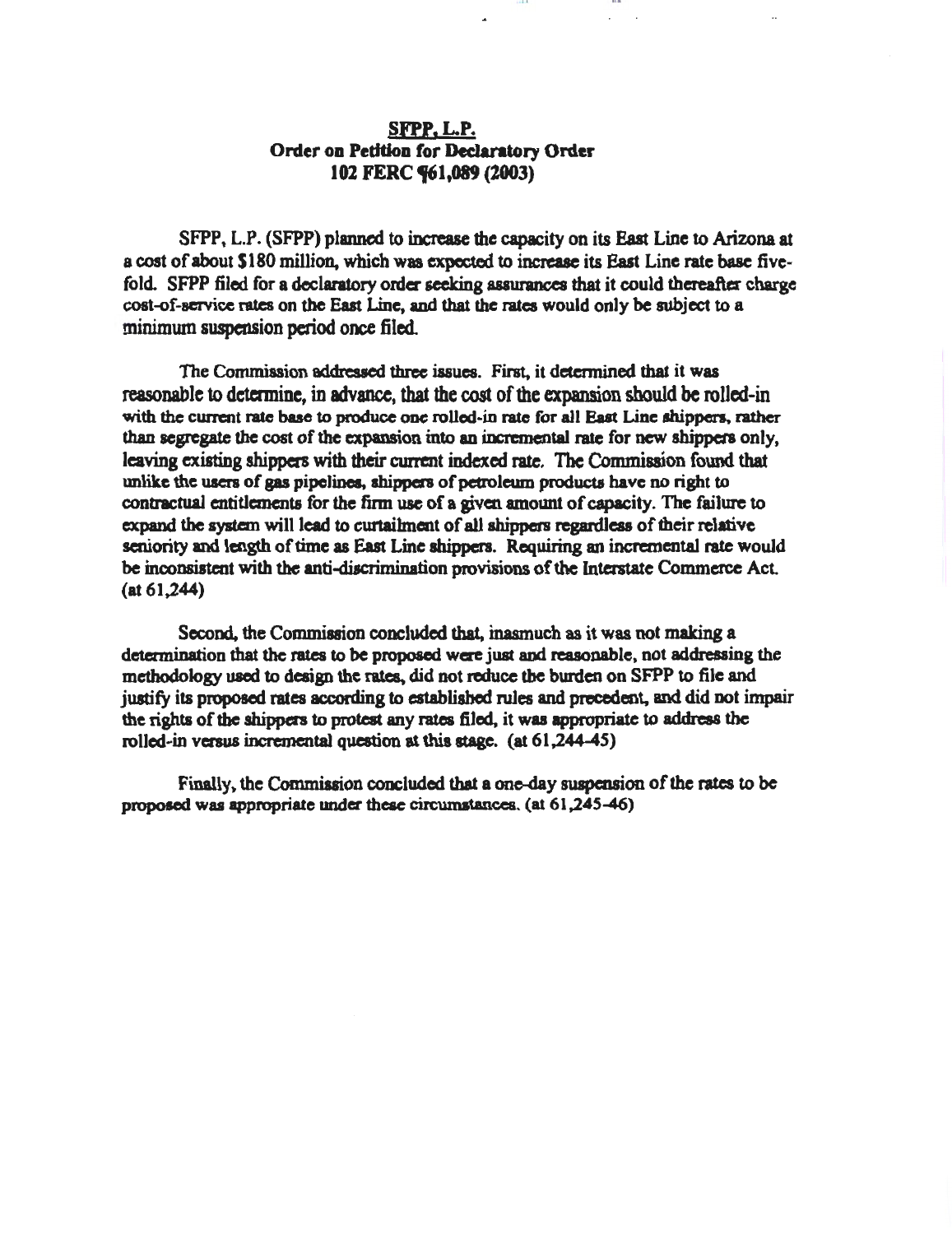## COMM-OPINION-ORDER, 102 FERC §61,089, SFPP, L.P., Docket No. OR02-13-000, (January 30, 2003)

## C 2005, CCH INCORPORATED. All Rights Reserved. A WoltersKluwer Company

## SFPP, L.P., Docket No. OR02-13-000

(81,241]

## 1'61,089]

SFPP, L.P., Docket No. OR02-13-000

Order on Petition for Declaratory Order

### (**issued January 30, 2003**)

### Before Commissioners: Pat Wood, III, Chairman; William L. Massey, and Nora Mead Brownell.

1. On October 19, 2002, SFPP, LP. (SFPP) fled a petition for a dedaratory order concerning SFPP's proposal to increase the capacity of its East Line between El Paso, Texas, and Tucson and Phoenix, Arizona. The Commission will grant the petition in part. This action is in the public interest because it will reduce the regulatory burden associated with the construction of additional petroleum product pipeline service in a market where capacity is Inadequate.

### 1. The Petition for Declaratory Order

2. In its petition SFPP asserts that it is currently the only petroleum products pipeline serving Phoenix and Tucson, Arizona, from the east, thus giving access to those markets from refineries located in New Mexico and Texas. SFPP's petition asserts that there is a significant need to expand the capacity of its East Line between El Paso, Texas, and points in Arizona as its Line has been operating at capacity since 1999. It states that refineries are being expanded in the El Paso area and that demand for service over its East Line is such that it can now carry only about 65 to 75 percent of nominated volumes. It asserts that this lack of capacity will increase when the Longhorn Pipeline begins operating from the Gulf coast to El Paso, Texas.<sup>1</sup> SFPP states that in light of this capadty shortage, It solicited non-binding expression of interests from shippers and received a strong response. Based on that response, it proposes to increase the capacity of its East Line by approximately 53,000 barrels per day on the El Paso to Tucson segment. and by approximately 44,000 barrels per day on the Tucson to Phoenix segment. SFPP estimates that approximately 75 percent of the increased capacity would be utilized in the first year of operation.

3. SFPP plans to install 10 miles of 16 inch pipeline while removing 160 miles of 8 inch pipeline between El Paso and Tucson, and to connect this new pipeline to an existing 12 inch pipeline. The remaining 12 inch pipeline would be connected to an existing 8 inch pipeline. This will result in two pipelines from El Paso to Tucson: one a combination of 16 and 12 inch pipelines, and a second one a combination of 12 inch and 8 inch pipelines. One continuous 12 inch pipeline would be installed between Tucson and Phoenix and the existing 8 inch pipeline would be removed from service. The estimated construction cost is \$180 million. SFPP states that this would more than quintuple the East Line's current rate base. SFPP asserts that operating expenses, fuel and power, property taxes, and insurance, would also increase. Upon starting the service, SFPP intends to

### [81,242]

cancel its existing East Une tariffs and replace them wtth new increased tariffs reflecting the incteased cost of service of the expansion.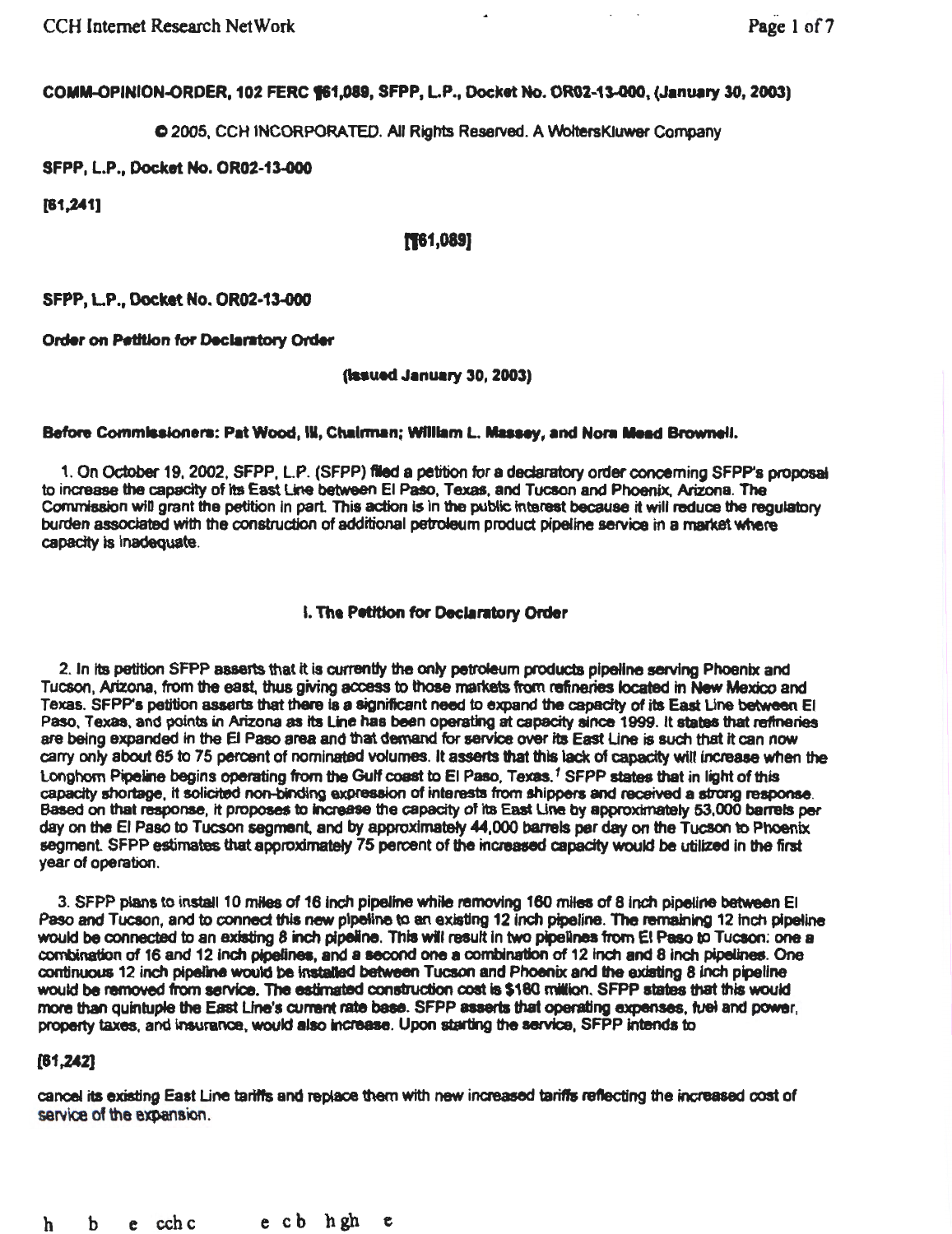4. SFPP asserts that the proposed expansion is supported by the Califomia Energy Commission because the shipment of increased volumes of petroleum products from Texas to Arizona will help reduce the demand for product from California. This would reduce the need to Import oil and petroleum products into California. SFPP also states that the proposed construction would also increase competition in the petroleum products wholesale and retail markets in Arizona and meet in rapidly increasing demand resulting from population growth in Arizona and New Mexico.

5. SFPP states that it will bear all the cost of the proposed East Line expansion. It asserts that it needs assurance that it can collect cost-of-service rates, as opposad to Indexed rates, to justify this substantial investment. It asserts that the incremental volumes anticipated to be realized by the East Line expansion would resutt in retums that are too low to justify SFPP's Investment in the expansion if SFPP were permitted to charge only the current East Une tariff rates, as indexed under the Commission's regulations. SFPP states that absent receipt from the Commission of the rulings requested in its petition, SFPP will not make the expansion despite SFPP's interest in doing so, shippers' interest in the project, and the demonstrable public benefits from enhanced<br>service. service. *Service*.

6. SFPP requests the Commission to make three rulings. First. It requests a detennination that If the cost~f service rates that would result from the additional investment would be 20 percent or more above the indexed rates now used on its East Line, this wiU constitute a substantial divergence between the resulting East Une costs and the East Une tariff rates that would resutt from the continued application of the Commission's index. Such a finding is required by Section 342.4(a) if a carrier seeks to change a rate to recover costs through newly filed rates rather than continuing to use the Commission's indexing methodology to recover Its costs. Section 342.4(a) provides:

Cost-of-Service Rates. A carrier may change a rate pursuant to this section if it shows that there is a substantial divergence between the actual costs experienced by the carrier and the rate resulting from application of the Index such that the rate at the ceiling levef would preclude the carrier from being able to charge a just and reasonable rate within the meaning of the Interstate Commerce Act. A carrier must substantiate the costs included by filing the data required by Part 346 of this chapter. A carrier that makes such a showing may change the rate In question, based upon the cost of providing the service covered by the rate, without regard to the applicable ceiling level under §342.3. *2* 

Second, SFPP's requests that the Commission find that a substantial divergence can be based on a capital investment such as SFPP's proposed Investment in the East Line expansion. Finally, SFPP 18 requesting that any rates so filed be subject to a minimum suspension so that SFPP can recover the tncreased costs once the expanded system is placed in service.

7. SFPF concludes that without these assurances it would be imprudent to proceed with the investment because of risk and delay in recovering the additional costs of operating the East Line. SFPP cites Express Pipeline Partnership<sup>3</sup> and Phillips Petroleum Co. & Marathon Oil Co.<sup>4</sup> as holding that a declaratory order is appropriate under these circumstances.

#### II. Interventions, Protests, and Answers

8. Public notice of SFPP's petition was issued on September 26, 2002, with Interventions and protests due on or before October 21, 2002. Timely interventions and protests were filed by Chevron Products Company (Chevron), Tosco Corporation (Tosco), Valero Marketing and Supply Company (Valero), and the Navajo Refining Company, L.P. (Navajo). These parties oppose granting the petition for declaratory order on the grounds that it is premature, or that any newly filed rates should be incremental rather than rolled in. The protesting parties are not unanimous in their arguments.

9. Timely interventions and comments were filed by BP West Coast Products LLC and ExxonMobil Corporation (collectively Indicated Shippers),<sup>5</sup> Quilt trip Corporation (Quiktrip), the State of Arizona ex ret. Janet Napolitano, Attorney General (State of Avizona), and Refining Holding Corripany (RFC). These parties support the petition for declaratory order on the grounds that it will encourage the construction of needed capacity and result in greater

 $h$   $h$   $e$  cchc  $e$  cb h $2h$   $e$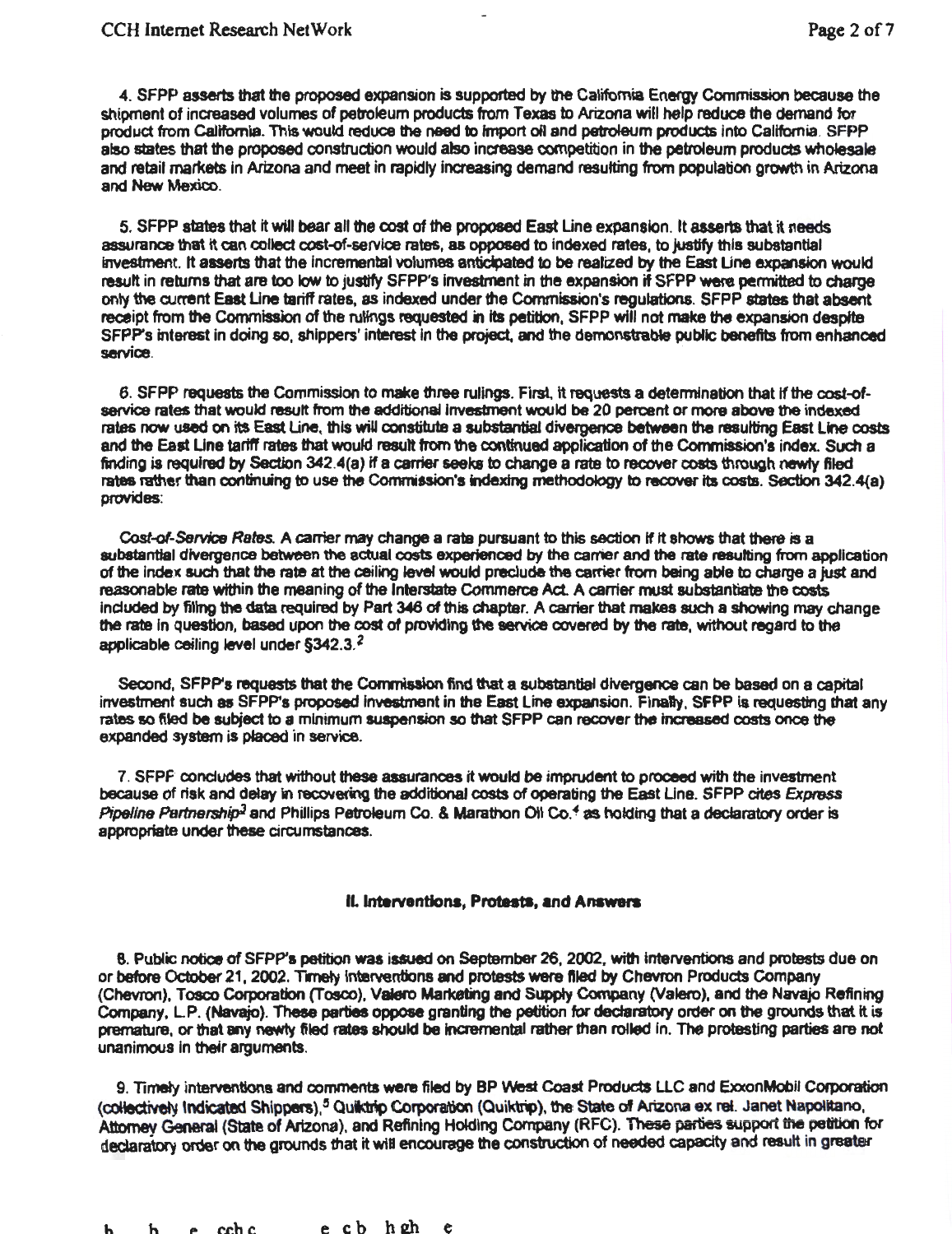...

petroleum supplies and competition in the Arizona market.

10. Longhorn Partners Pipeline LP. filed a motion to intervene and requested leave to file an answer to the protests. SFPP also requested leave to file an answer. The motions to intervene are granted. Longhorn's and SFPP's requests to file answers are also granted In that they will provide additional information and clariftcation regarding the issues in this proceeding. In addttion, Chevron filed a request to anawer the answers. This *tatter*  request is outside the scope of Commission practice, adds llttie here, and is denied.

(81,243)

### III. Discussion

11. The purpose and standards for issuing a declaratory order were discussed in Express, supra. As stated there, Section 554(c) of the Administrative Procedure Act provides that an agency in its sound discretion may issue a declaratory order to terminate a controversy or remove uncertainty.<sup>6</sup> Rule 207 of the Commission's Rules of Practice and Procedure<sup>7</sup> provides that a person must file a petition when seeking a declaratory order. The rule does not include any requirement that a person have "standing" before filing a petition for a declaratory order. Thus, whether to consider providing declaratory relief under this provision is discretionary with the Commission.<sup> $\theta$ </sup>

12. Under these standards the Commission may find, in the exercise of its discretion, that, as a general matter, in order to provide definitive guidance for all interested parties, it would be appropriate to address oil pipeline rate making issues. such as those raised by the petition of SFPP, In the context of a declaratory order proceeding. It is better to address such issues tn advance of an actual tarfff filing than to defer, as the protesters urge, until the rate filing is made, when the decision-making process would be constrained by the deadlines inherent in the statutory filing procedures. In many circumstances the public Interest is better served by a review of the issues presented before a filing to put the rates into effect. $P$ 

13. Regarding the merits of this petition, the issues presented fall into three categories in the order raised by the parties. The first is whether it is appropriate to issue a declaratory order concluding that SFPP may file to recover increased costs utilizing cost-of-service rates. The second is whether it is premature to determine whether any rates filed to recover the expansion costs should be subject to a minimal suspension. As is discussed below, these aspects of SFPP's petition are well within existing Commission precedent The third is whether any new rates should be priced incrementally rather than rolled-in to protect the existing shippers against the increased costs. This impoftant underlying Issue will be addressed first.

### A. Whether any Cost-of-service Rates Should Be Incremental or Rolled-In.

14. Chevron and Navajo assert that SFPP's request for a declaratory order should not be granted because it assumes that any cost-of-service rate filing will result in SFPP rolling the cost of the enhancements into its existing rate base,  $i.e.$ , the resulting rates will be rolled-in rates. They assert that this will result in existing East Line shippers incurring a large rate increase for capacity that will benefit only the new shippers that will be the benefidariea of the expanded capacity on SFPP's East Une. Navajo argues that the existing shippers will subaidize new shippers over the East Line unless incremental rates are used to recover the costs of the proposed expansion. Navajo asserts that the Commission's policies governing expansion costs under the Natural Gas Act are equally applicable to oil pipelines. It therefore concludes that the Commission should apply here the policy statement governing the determination of whether the expansion costs of natural gas pipeline should be rolled into existing rates or billed on an incremental basis.<sup>10</sup>

15. SFPP and Longhorn reply that Chevron and Navajo's protests reflect a course of conduct that is designed to protect their current markets against the impact of increased competition. That competition will occur because additional volumes of petroleum products would be able to reach the Arizona market from points in Texas and New Mexico. SFPP and Longhorn assert that the Commission has never required oil pipelines to price expansions on an incremental basis compared to a single cost-of-service rate that reflects the total capacity that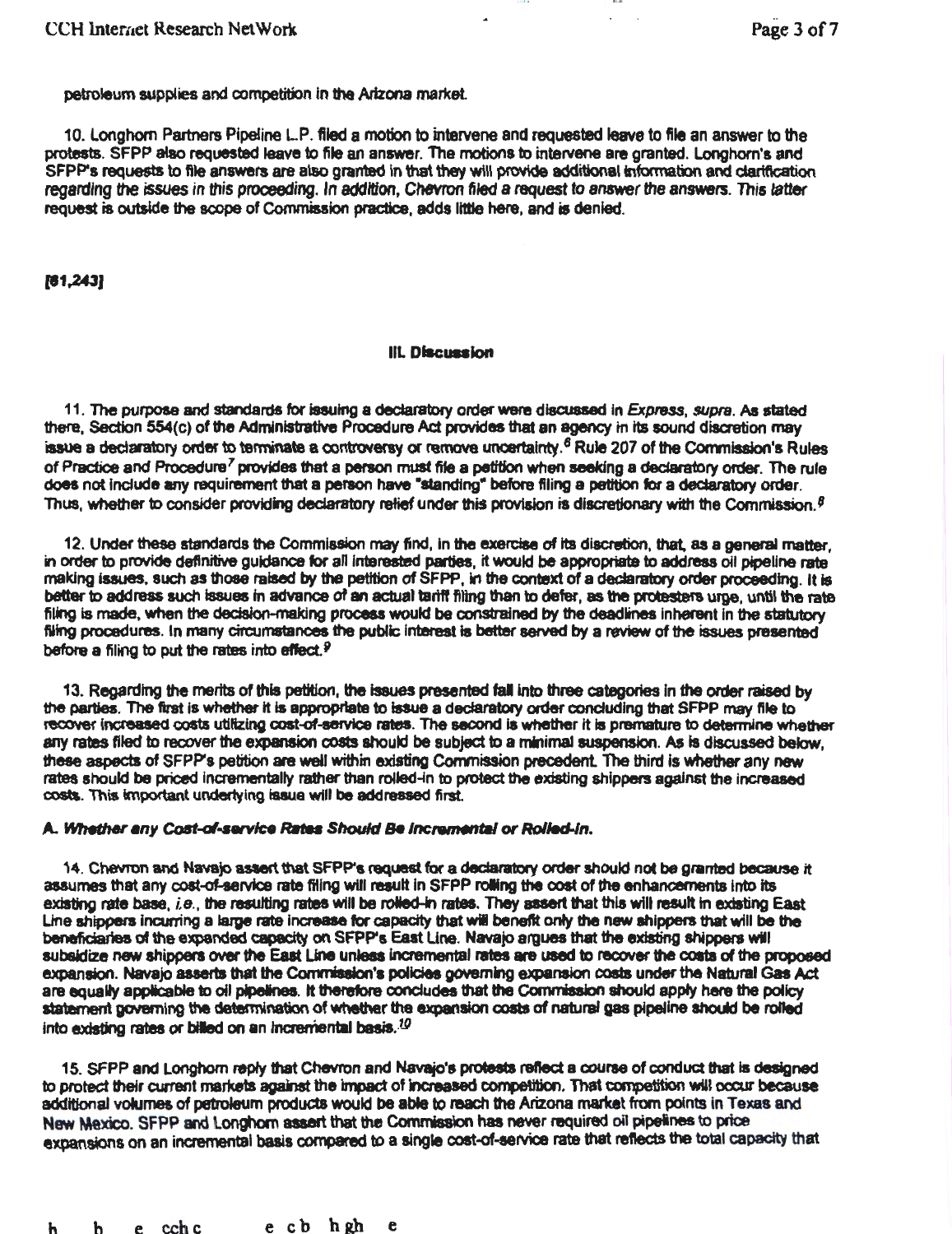is being utilized. They assert that oil pipelines are common carriers that must be open to all product that is tendered to them, unlike gas pipelines that are contract carriers, and as such, oil pipeline shippers are not entitled to a amount of capacity defined by long tenn contractual arrangements.

lU I J I Ill

16. They further argue that the common carrier obligation requires that, if there is insufficient capacity, the pipeline must pro-rate the capacity that is available on a non-discriminatory basis regardless of when the shipper first started using the facilities. SFPP further asserts that all shippers are entitled to the same maximum rate under the Interstate Commerce Act, and that using different rate methodologies for services between the same points would be unduly discriminatory. Finally, Longhorn asserts that the Commission has no authority to regulate oil pipeline entry. It argues that the adoption of incremental pricing would effectively regulate oif pipeline entry by requiring pricing that would make expansion projects Infeasible.

17. The Commission first notes that Navajo and Chevron's arguments regarding rolled-in or Incremental pricing would normally be premature given the procedural status of the petition. As has been discussed, the actual rate design for the proposed expansion Is not part of this petition for declaratory order, and is therefore not raised on the face of the petition. However. SFPP has requested a ruling that it may file for cost-of-service rates under the conditions stated in its petition,

## [81,244]

and granting the petition would be a *de facto* recognition that "rolled-in" rates are appropriate. This is because granting the current petition makes sense only if SFPP can expect that the rates would be retied-in because any shippers that have to pay Incremental rates would probably not be competitive for the delivery of petroleum products to an expanding El Paso to Arizona market

18. SFPP and Longhorn are correct that oil pipelines are common carriers. Unlike the users of gas pipelines, shippers of petroleum products have no right to contractual entitlements for the firm use of a given amount of capacity.<sup>11</sup> Thus, the failure to expand the system will lead to curtailment of all shippers regardless of their relative seniority and length of time as East Line shippers. SFPP and Longhorn are also correct that if an incremental rate is charged, this will be so favorable to the incumbent shippers that it will discourage the proposed expansion and defeat the opportunity for delivering more competitively priced petroleum products to the Arizona market. In fact. the State of Arizona, Quiktrip, and Indicated Shippers support the petition for declaratory order precisely because of the increased petroleum supply and competitive opportunities that will result. Thus, while the Commission cannot preclude Navajo and Chevron from raising the issue of incremental rates at the time SFPP files to recover the costs of its proposed expansion, the Convnlsslon concludes that requiring an incremental rate here would not conform to Commission policies governing oil pipeline rates and would be inconsistent with the anti-discrimination provisions of the Interstate Commerce Act.<sup>12</sup>

## **B. Whether a Declaratory Order is Appropriate**

19. Chevron argues that the cases cited by SFPP deal with proposed construction of a new pipeline, not an expansion, and are therefore not apposite. Chevron, Valero, and Tosco all argue that the request for declaratory order should not be granted In the absence of a full cost~f-service filing that justifies the proposed COS1s that would underlie the 20 percent Increase that SFPP argues should be the threshold In this case, and which would permit it to file a cost-of-service case under Section 342.42(a) of the Commission's regulations. All three argue that previous declaratory orders by the Commission addressing oil pipeline construction have been premised on a full cost-of- service filing to assure that the Commission and the parties fully understand the implications of issuing the declaratory order.<sup>13</sup> They assert that any oil pipeline requesting a declaratory order on rate design or rate levels must provide that such a cost-of-service filing if the Commission is to rule on the petition in an informed manner.

20. Chevron also asserts that SFPP may inflate the costs contained in a cost-of-service filing in order to justify the threshold. Chevron further asserts that the Commission must determine whether the size of the expansion Is appropriate and whether the proposed abandonment of some SFPP's East Line facilities is consistent with the public interest

21. SFPP and Longhorn assert in reply that for the purposes of a declaratory order there is no difference between the major expansion proposed here and new construction involved in Colonial or Express. They argue that both involve the risk of large expenditures that would result in a large increase in the pipeline's rate base and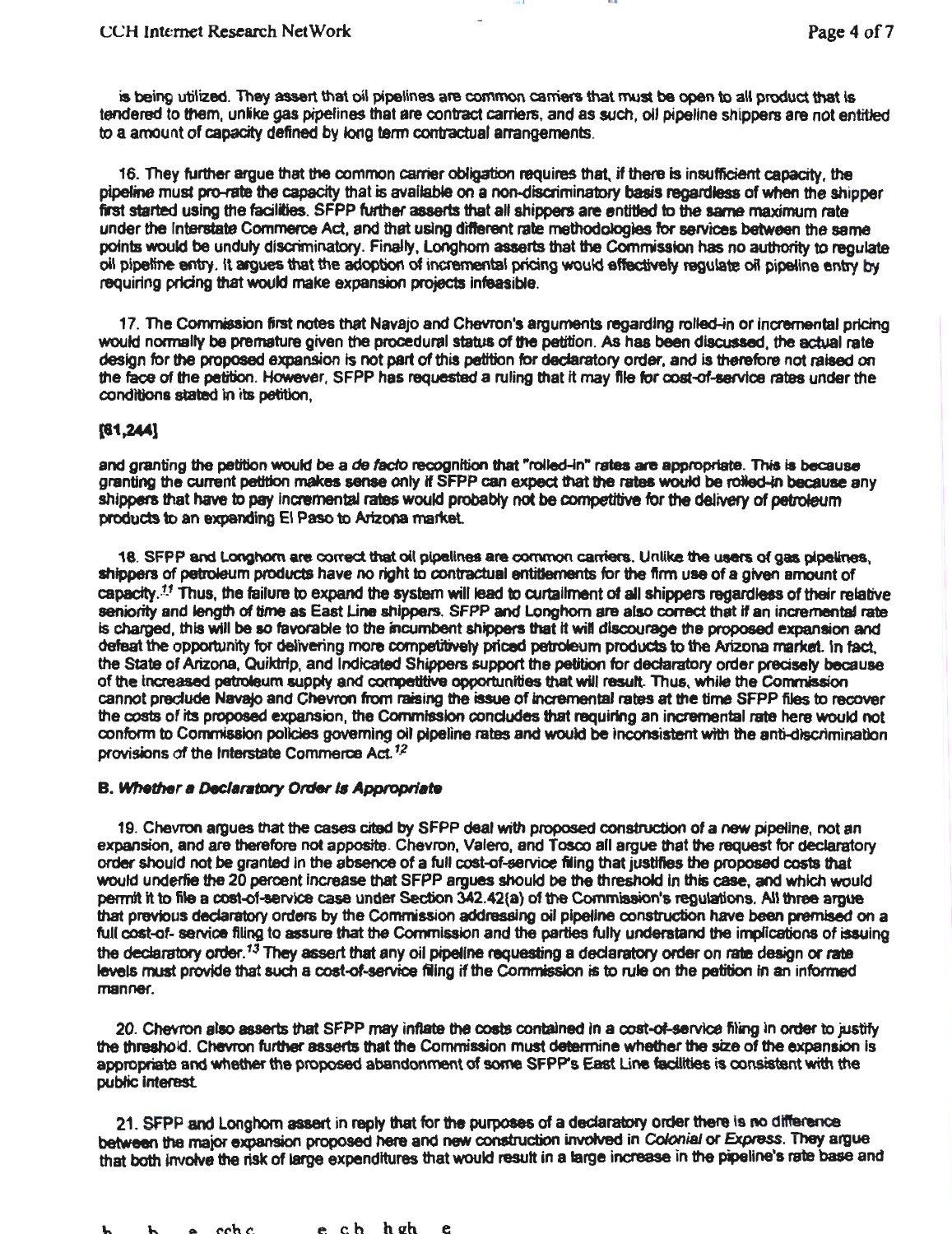its cost-of- service. They also assert that SFPP is not asking the Commission to determine here that any proposed rates would be just and reasonable and that any filing would have to conform to the Commission's methodology for establishing cost-based rates far oit pipelines. They further argue that SFPP has not requested the Comrnissbn to approve a rate methodology or a projectad rate level, the two types of issues that were addressed by the previously cited cases. SFPP also ooncedes that any cost-of-service filing would be subject to the prudence and used-and-useful standards that apply in oil rate making proceedings.<sup>14</sup> Finally, it rejects the notion that it has Incentives to file a fraudulent cost-of-service filing or that It would do so.

22. The Commission concludes that a large scale line expansion such as SFPP ts pursuing here js an appropliate subject for a dedaratory order. As SFPP points out. there is no distinction between new construction and a large scale expansion in terms of the economic risk that may be involved. In the context of oil pipeline investments, where utilizing rates that will be charged to all shippers using the line reflects normal Commission policy, the carrier is seeking some certainty regarding its ability to recover a large increase in its costs by filing cost-of-service rates to recover the costs.

23. Moreover, if the petition for declaratory order is granted, the Commission will not be making any preliminary determination that the rates to be included in any filing are just and reasonable. The Commission is addressing a threshold issue that goes to determination of whether SFPP must continue to use its indexed rate levels, or instead may file a cost-of-service case to increase its rates above the indexed level in order to recover the costs associated with the proposed expansion.

### $[61.245]$

Other than the incremental versus rolled-in rate issue implicit in the petition, and which was previously discussed, the ruling here does not address the methodology used to design the rates or rule on the prospective rate level that will result from the costs reflected in a particular methodology or filing. As SFPP and Longhorn argue, the rulings requested here are different from and narrower than the specific cost methodologies or prospective rate levels in the *Express,* Colonial, and Plantation cases.

24. Moreover, the ruling here is premised on the SFPP's making its eventual cost-of-service filing in a manner consistent with Commission regulations and oil pipeline costing methodology, supported by the appropriate documentation. This is the same documentation that would be required for all ooet-ot-eervice rate filings and does not decrease the burden on SFPP to make a filing that conforms to the Commission's regulations. If SFPP were to fail to do so, it would simply defeat the purpose it seeks here, which is to obtain assurance that the substantial increase in costs that SFPP anticipates will result from this expansion can be used to support and can be recovered through a cost-of-service filing.

25. The Commission therefore finds that the propriety of basing "substantiality" on the level of investment proposed, approximately \$180 million, which moat parties concede would at least quintuple the rate base of the East line, presents an lsaue that is appropriately resolved through a dedaratory order. Subject to the caveat that any filing by SFPP under Section 342.4(a) to change its rates must conform to the Commission's cost- of-service filing regulations, the Cornmission concludes that SFPP may file cost-of-service based rates to recover the projected capital cost of increasing the capacity of its East Line. In doing so, the Commission is not ruling that any such rates will be deemed just and reasonable, and nothing here deprives any shipper of an opportunity to file a protest challenging any such propoeed rates. The Commisaion fs also not making a determination that any particular level of prospective costs, or percentage divergence between the existing rates and those that would enable the carrier to recover such an increase, will be the standard for determining any substantial divergence in subsequent rate cases or requests for a declaratory order.

### C. Whether a Minimal Suspension is Appropriate.

26. Chevron and Valero assert that the request for a minimal suspension is also inappropriate. They assert that the Commission should not approve rate filings in advance, and that despite a general Commission policy in oil proceedings of short suspension, such suspension should not be automatic. They argue that this is because the cost of the construction is unknown and therefore its possible impact on shippers and the appropriateness of any filing cannot be judged at this time. They assert that any decision regarding suspension should not be made until all the facts and dircumstances of the filing are before the Commission. Valero further argues that the Commission should not rule whether a short suspension is appropriate until the Commission determines whether the filing could have an anti-competitive impact on SFPP's shippers. Chevron also asserts that SFPP is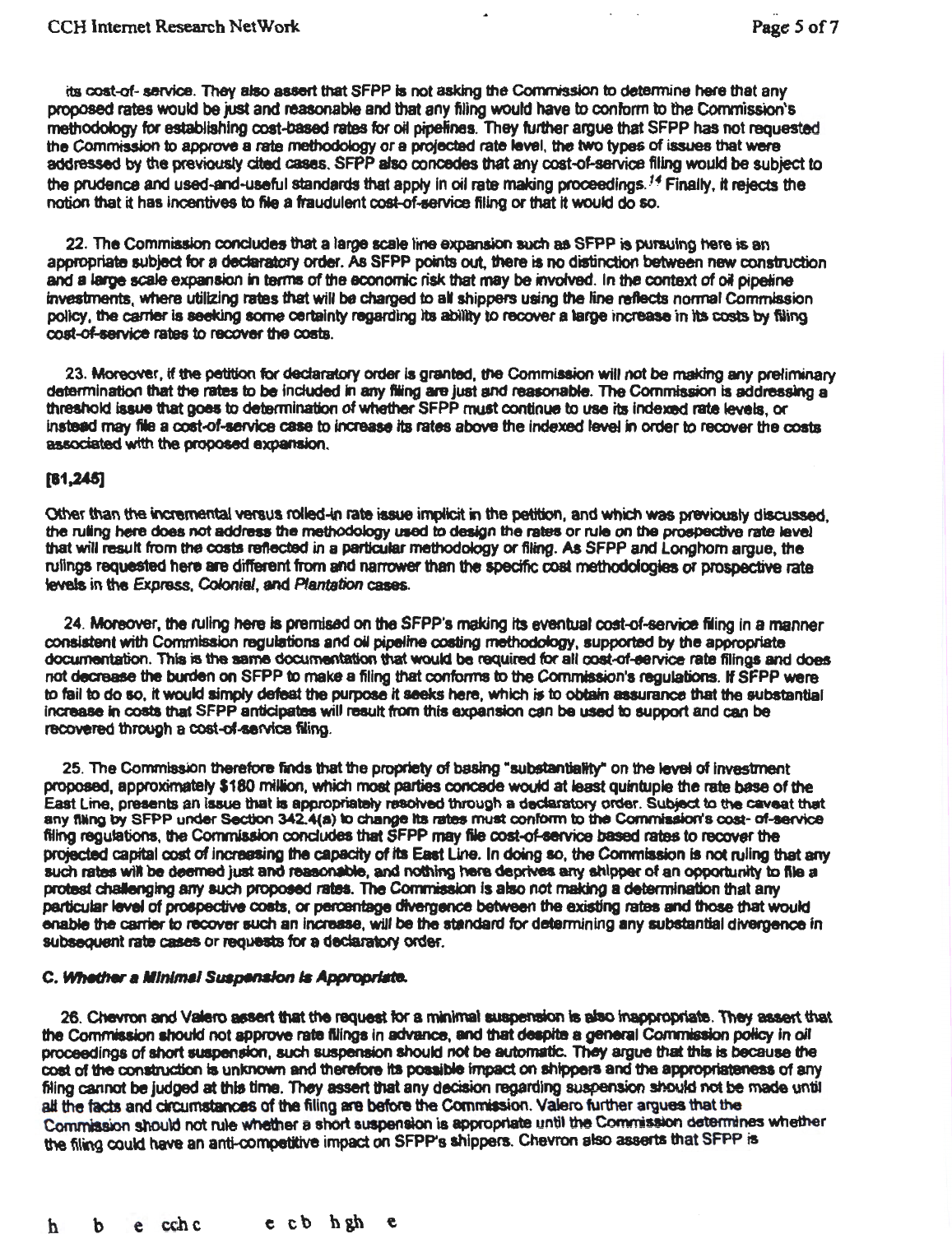attempting to establish an arbttrary date upon which any Increased rates Will become effective.

27. SFPP and Longhorn reply that SFPP is not attempting to establish rate levels through its petition, that minimal suspension is consistent with the Commission's policy, and with the Commission's perception that consumers are less atrected by olt pipeline rates than those of natural gas pipelines. SFFP replies that it is not attempting to establish a unilateral, arbitrary effective date for any proposed cost-of-service rates, stating that its petition specifically states that the effective date of the rates will be controlled by the in service date for the expanded facilities. RFC and Indicated Shippers support SFPP's request regarding any suspension with the reservation that any action here is not ruling on the prudence of the proposed investment or whether the resulting rates will be just and reasonable. They reserve all rights to review the proposed rates and to request the Commission to determine whether the proposed rates are just and reasonable.

28. The rationale for a short suspension was enunciated by the Commission in Buckeye Pipe Line Company.<sup>15</sup> In that case the Commission reversed a decision by its Ofl Pipeline Board adopting a policy of seven month suspensions unless circumstances warranted a shorter period. The Commlsalon ruled that unless the matter was referred to the Commission and the Commission determined otherwise, all oil pipeline suspensions were to be for one day. The Commisaion contrasted the situation of gas and utility consumers with that of oil pipeline shippers, stating that utility consumers were mobile and have more limited financial resources, and therefore had a greater need for protection than shippers involved in the litigation of oil pipeline rate proceedings. In contrast, oil pipeline shippers would almost always be Identifiable for refund purposes because of their more consistent Involvement with the pipeline. Since refunds were considered more likely to protect oil shippers than consumers, the Commission concluded that the consistent use of a shortened suspension period was appropriate fer oil pipelines.

29. The Commission finds that SFPP has appropriately requested a declaratory order regarding the possible suspension period for the cost-of- service rates it may file to recover the costs of expanding its East Line. As Longhorn, SFPP, and

## (11,246)

the supporting shippers state, it is Cornmission policy to use minimal suspensions in oil pipeline cases because the interests of consumers are less likely to be affected. The Commission's methodology for establishing cost based rates for oil pipelines has been defined in detail in Opinion Nos. 435, 435-A and 435-B,  $^{16}$  and any cost-ofservice filing must follow that methodology and be based on verifiable costs. Thus, contrary to the arguments of the protesting shippers, by accepting a short suspension the Commission would not be automatically ruling that the rates SFPP may file would be just and reasonable, nor giving SFPP a blank check to submit any level of costs Without regard to regulatory requirements.

30. The assurance requested here is that SFPP not be forced to accept large losses pending the effective date of rates once it is prepared to place a costly expansion in service to meet shipper needs simply because a protest is filed.<sup>17</sup> The refund requirement protects shippers against any accounting errors or disputes about the appropriateness of particular elements of the filing. Subject to the caveat that SFPP must make a complete filing as required by the Commission's regulations, the Commission will grant SFPP's request that a cost-of-service filing to recover the investment in the East Line proposed here be effective the date requested by SFPP.<sup>18</sup> so long as a shortened suspension would be consistent with the Commission's policy as stated in Buckeye.

#### The Commission orders:

The petition for declaratory order is granted to the extent described in the body of this order.

<sup>1</sup> SFPP stated in its petition that Longhorn was expected to begin operations in late 2002. The earliest date is now expected to be May 2003.

< 18 C.E.R. §342.4 (2002).

 $375$  FERC  $961,303$ , at p. 61,967 (1996).

h b e cch c e cb hgh e